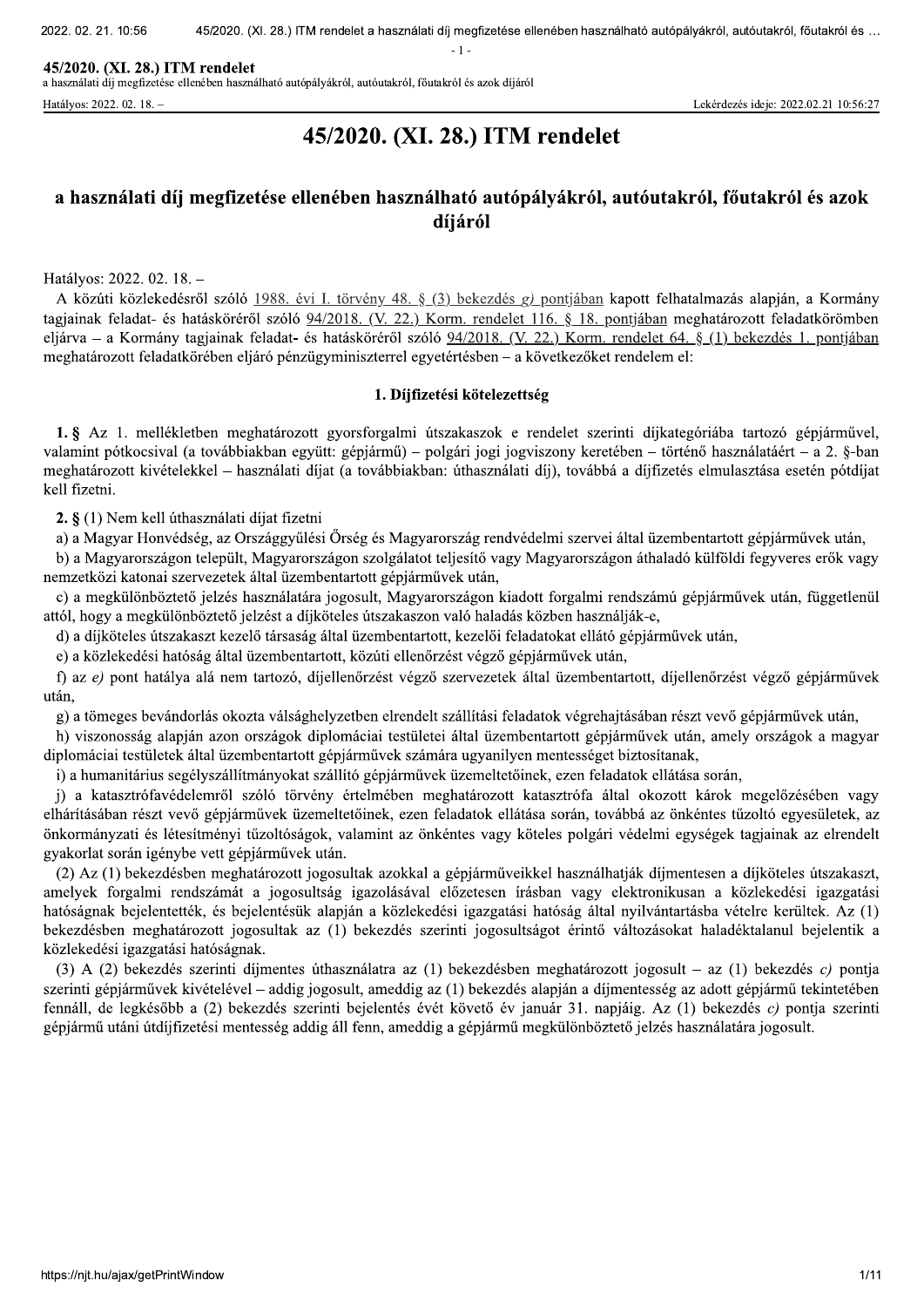2022, 02, 21, 10,  $-36$  45/2020.  $-2$ 

**45/2020. (XI. 28.) ITM rendelet**<br>a használati díj megfizetése ellenében használható autópályákról, autóutakról, főutakról és azok díjáról

. (XI. 28.) ITM rendelet a használati díj megfizetése ellenében használható autópályákról, autóutakról, főutakról és ...<br>-2-<br>|et sználható autópályákról, autóutakról, főutakról és azok díjáról<br>|-2-<br>|ht jogosult nem tett el (4) Ha az (1) bekezdés szerint jogosult nem tett eleget a (2) bekezdés szerinti bejelentési kötelezettségének, és az útdíjfizetés elmaradása következtében pótdíjfizetési kötelezettsége keletkezett, úgy az (1) bekezdésben meghatározott feltételek fennállásának a közlekedési igazgatási hatóság általi utólagos igazolásával és a forgalmi rendszámonként fizetendő, 20. § szerinti ügyintézési díj megfizetésével mentesül a pótdíj megfizetése alól, amelyre az első pótdíjfizetési felszólítás kézhezvételétől számított 90 napos határidőn belül van lehetőség. A 90 napos határidőt megtartottnak kell tekinteni akkor is, ha a jogosult a kérelmét a közlekedési igazgatási hatóságnál határidőben előterjesztette.

(5) Nincs helye pótdíj kiszabásának a közút lezárásának vagy forgalma korlátozásának, elterelésének az időtartama alatt azon az egyébként díjköteles útszakaszon történő úthasználat miatt, amelyet a közúti közlekedésről szóló 1988, évi I. törvény (a  $\frac{\partial \phi}{\partial x}$ továbbiakban: Kkt.) 14. §(1) bekezdés *a)* és *b*) pontjában meghatározott szervek – a közút kezelőjének és a díjfizetés ellenőrzésére jogosult szervezetnek előzetes vagy szükség esetén egyidejű tájékoztatása mellett – terelőútként jelöltek ki. Az úthasználati jogosultsággal nem rendelkező gépjárművek – a korlátozást vagy terelést elrendelő szerv ettől eltérő tájékoztatása hiányában – a terelőútként kijelölt díjköteles utat legfeljebb a díjköteles szakaszra hajtás kezdete és az azt követő első csomóponti lehajtó, e csomóponti lehajtó lezárása esetén az azt követő első, díjköteles szakaszon lévő, le nem zárt csomóponti lehajtó közötti szakaszán használhatják. A lezárást, korlátozást vagy terelést elrendelő szerv a terelőútként kijelölt díjfizetésre kötelezett útszakaszról és a lezárás, korlátozás vagy terelés időtartamáról a közlekedésben részt vevőket a médiaszolgáltatók útján tájékoztatja.

(6) Nincs helye pótdíj kiszabásának, ha az (5) bekezdés szerinti terelőút kijelölése nélkül, a forgalom irányítására jogszabály alapján jogosult szerv a közúti forgalmat vagy annak egy részét díjköteles útszakaszra tereli, ezen intézkedés által indokolt úthasználat tekintetében.

(7) Nem kell úthasználati díjat fizetni a kárelhárítás vagy kármegelőzés időtartamára az abban részt vevő gépjárművek után, ha azok a kárelhárítást vagy kármegelőzést térítésmentesen végzik, és a forgalmi rendszámuk a kárelhárítást megelőzően a közút kezelője vagy a Nemzeti Útdíjfizetési Szolgáltató Zrt. (a továbbiakban: NÚSZ Zrt.) részére bejelentésre került, vagy forgalmi rendszámukat és a kárelhárítás vagy kármegelőzés várható időtartamát a rendőrség általános rendőrségi feladatok ellátására létrehozott szerve a NÚSZ Zrt.-nek és a közlekedési igazgatási hatóságnak a kárelhárítás megkezdését megelőzően vagy legkésőbb az azt követő második munkanapon bejelenti.

(8) A határokat átlépő bűnözés megelőzésében és a szervezett bűnözés elleni harcban folytatott együttműködés érdekében létrejött nemzetközi szerződés alapján megvalósuló, a határon átnyúló tevékenységben részt vevő gépjármű a művelet időtartamára az egyezményben meghatározott szerv által kiállított igazolás alapján mentesül a pótdíj megfizetésének kötelezettsége alól.

## 2. A díjfizetés módja

3. § (1) Az úthasználati díj megfizetésének ténye az adott díjkategóriába tartozó, meghatározott forgalmi rendszámú gépjármű tekintetében az e rendeletben foglaltak szerint úthasználati jogosultságot (a továbbiakban: jogosultság) keletkeztet. A jogosultságot a díjköteles útszakasz használatának megkezdése előtt valamely, a (2) bekezdésben meghatározott időtartamra és a 8. § (1) bekezdése szerinti díjkategóriára kell megváltani. Az így megváltott jogosultság a megváltás időpontjától kezdődően keletkeztet jogosultságot a megváltást követő, (2) bekezdésben meghatározott időszakra, a 16. § (1) bekezdésében foglaltak kivételével.

(2) Az 1. mellékletben meghatározott díjköteles útszakaszokra úthasználati jogosultságot biztosító egyes jogosultság a következő időtartamokra váltható meg:

a) heti jogosultság: amely a vásárló által megjelölt kezdő napra és további egymást követő 9 napra, a 9. napon 24 óráig;

b) havi jogosultság: amely a vásárló által megjelölt kezdő naptól a következő hónapban számát tekintve a kezdő nappal megegyező nap 24 óráig. Ha ez a nap a lejárat hónapjában hiányzik, a hónap utolsó napján 24 óráig;

c) éves jogosultság: amely a tárgyév első napjától a tárgyévet követő év január 31. napján 24 óráig

jogosít az úthasználatra.

(3) A (2) bekezdés a) és b) pontia tekintetében, amennyiben a jogosultság megváltása és a jogosultság időtartamának a vásárló által megjelölt kezdő napja ugyanarra a napra esik, a jogosultság a megyáltás időpontjától gyakorolható. A (2) bekezdés c) pontja tekintetében az éves jogosultság évközi megváltása esetén a megváltás időpontjától biztosít úthasználati jogosultságot, a 16. § (1) bekezdésében foglaltak kivételével.

(4) Az e rendelet szerinti díjkategóriába tartozó gépjárművek után egy vagy több megye díjköteles úthálózatára érvényes jogosultság (a továbbiakban: megyei jogosultság) váltható. A megyei jogosultság a tárgyév első napjától a tárgyévet követő év január 31. napján 24 óráig jogosít a díjköteles úthálózat használatára. A megyei jogosultság évközi vásárlása esetén a megyáltás időpontjától biztosít úthasználati jogosultságot. Az egyes megyei jogosultságokkal használható gyorsforgalmi utak körét az 1. melléklet tartalmazza.

(5) A Pest megye területére megváltott megyei jogosultsággal a főváros közigazgatási határán belüli díjköteles úthálózat is használható. Kizárólag a főváros területére megyei jogosultság nem váltható.

 $(6)$  A jogosultságok

(o) A jogosunsagor<br>
a) a NÚSZ Zrt. sajá<br>
https://njt.hu/ajax/getPrin a) a NÚSZ Zrt. saját vagy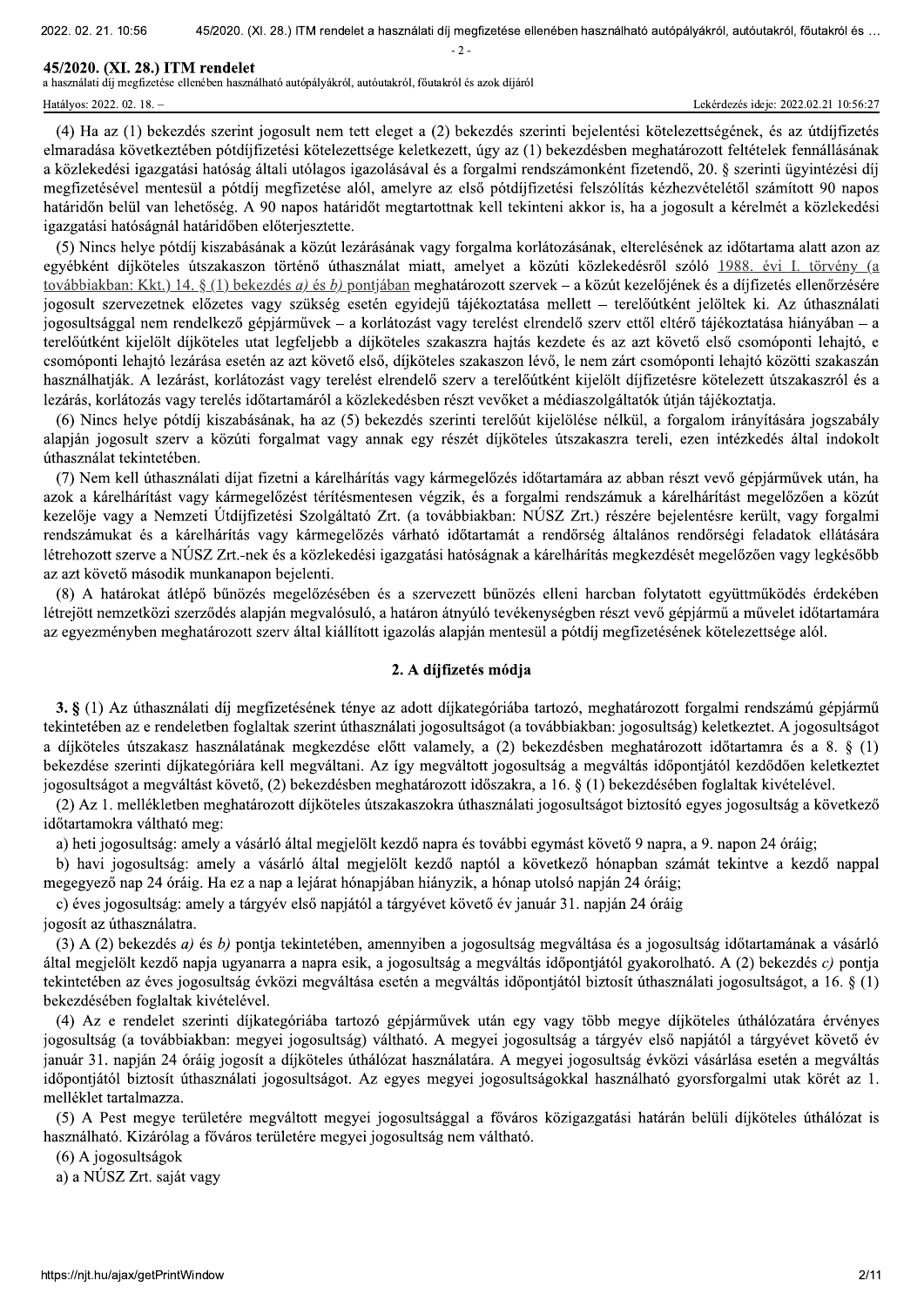$-2$ 

45/2020. (XI. 28.) ITM rendelet<br>a használati díj megfizetése ellenében használható autópályákról, autóutakról, főutakról és azok díjáról

b) a NÚSZ Zrt.-vel megállapodást kötő viszonteladók

. (XI. 28.) ITM rendelet a használati díj megfizetése ellenében használható autópályákról, autóutakról, főutakról és<br>- 3 -<br>- 3 -<br>Dekérdezés ideje: 2022.02.21 10:56:27<br>Odást kötő viszonteladók<br>- csítők) árusítóhelyein, vala (a továbbiakban együtt: értékesítők) árusítóhelyein, valamint elektronikus értékesítési csatornáin keresztül vásárolhatók meg.

4. § (1) A NÚSZ Zrt. a vele megállapodást kötő viszonteladóknak lehetővé teszi a jogosultság értékesítését. Ilyen megállapodás hiányában a jogosultság nem értékesíthető.

(2) A jogosultság értékesítése során a következő adatokat kell rögzíteni:

a) a jogosultsággal érintett gépjármű forgalmi rendszáma,

b) a jogosultsággal érintett gépjármű felségjele,

c) a vásárló által – a forgalmi engedély vagy a gépjárműre kiadott egyéb hiteles okmány alapján – meghatározott megfelelő díjkategória,

d) az e rendeletben foglaltak figvelembevételével megállapított úthasználati jogosultság időtartama, az úthasználati jogosultság időtartamának vége,

e) az úthasználati jogosultság időpontjának kezdete,

f) az úthasználati jogosultság megváltásának időpontja,

g) az értékesítőhely megjelölése.

(3) A vásárló az általa a vásárlás során megadott adatokat ellenőrzi és jóváhagyja.

(4) Az értékesítő az értékesítéssel egyidejűleg a jogosultság megváltását igazoló ellenőrző szelvény egy példányát átadja a vásárlónak, a másik – a vásárló által aláírt – példány az értékesítőnél marad. Az ellenőrző szelvény tartalmazza a NÚSZ Zrt. adatbázisában rögzített adatokat.

5. § A NÚSZ Zrt. a vele megállapodást kötő viszonteladóknak átalány-költségtérítést fizet, amelynek alapja az értékesített  $j$ ogosultság általános forgalmi adó nélkül számított összege. A költségtérítés mértéke 1,9%.

6. § A közlekedésért felelős miniszter folyamatosan ellenőrzi az úthasználati díjak beszedésének rendszerét annak átlátható és megkülönböztetésmentes működésének biztosítása érdekében.

#### 3. A jogosultság gyakorlásának feltételei

7. §(1) Az úthasználati jogosultságot a NÚSZ Zrt. központi rendszere elektronikusan rögzíti. Az úthasználati jogosultság akkor gyakorolható, ha a vásárló az úthasználati díj megfizetését követően az ellenőrző szelvény eladói példányát aláírta, és kézhez kapta az ellenőrző szelvény vásárlói példányát, a jogosultság elektronikus értékesítési csatornán történő megváltása esetén a nyugtázó értesítést megkapta. Az aláírás vagy az elektronikus értékesítési csatornák esetében a vásárlást nyugtázó értesítés igazolja, hogy a NÚSZ Zrt. központi rendszerében rögzített adatok a valóságnak és a vásárló akaratának megfelelőek.

(2) Az érvényességet nyugtázó értesítés vagy ellenőrző szelvény a 4, § (2) bekezdésében foglaltakon túl a jogosultság egyedi azonosító számát is tartalmazza.

(3) Az elektronikus értékesítési csatornán történő vásárlást nyugtázó értesítés nem tartalmazza az értékesítés időpontjára és az értékesítő személyére vonatkozó adatokat.

(4) A NÚSZ Zrt. a jogosultság érvényességének feltételeire vonatkozóan a vásárlóval az (1) bekezdésben foglaltaktól eltérő egyedi megállapodást köthet.

## 4. A díj mértéke

8. § (1) Az úthasználati díj mértéke a közúti forgalomban érvényes hatósági engedélyben szereplő bejegyzésben vagy más, a gépjárműre kiadott egyéb hiteles okmányban foglaltak szerint a gépjármű fajtája és műszaki adatai alapján a következőképpen meghatározott díjkategóriától függ:

a) D1 díjkategória: a motorkerékpár és a legfeljebb 3500 kg megengedett legnagyobb össztömegű, a vezetővel együtt legfeljebb 7 személy szállítására alkalmas személygépkocsi és annak pótkocsija;

b) D2 díjkategória: valamennyi olyan gépkocsi, amely egyéb díjkategóriába nem tartozik, és külön jogszabály szerint nem minősül útdíiköteles gépiárműnek:

c) B2 díjkategória: az autóbusz;

d) U díjkategória: a D2 és a B2 díjkategóriába tartozó gépjárművek által vontatott pótkocsi (utánfutó).

(2) A jogosultság általános forgalmi adóval terhelt, forintban meghatározott árának alapját a 2. melléklet tartalmazza.

(3) A jogosultság általános forgalmi adóval terhelt, forintban meghatározott árát a (4) bekezdésben foglaltak alapján kell meghatározni.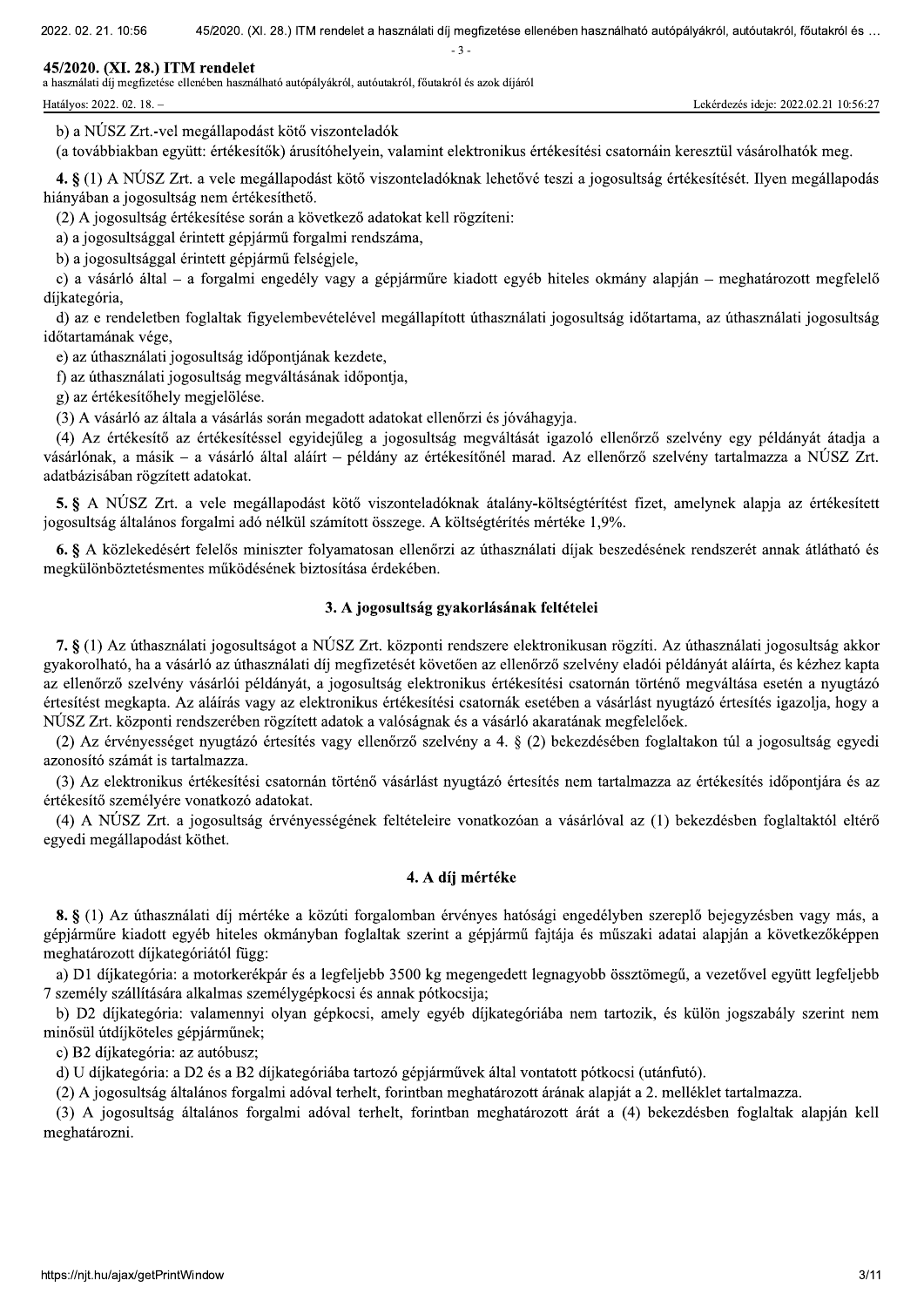$\Lambda$ 

#### 45/2020. (XI. 28.) ITM rendelet

a használati díj megfizetése ellenében használható autópályákról, autóutakról, főutakról és azok díjáról

Hatályos: 2022. 02. 18. -

(4) A 2, mellékletben megállapított áralap a tárgyévet megelőző év augusztus hónapjára irányadó, a Központi Statisztikai Hivatal által közzétett, a tárgyévet megelőző második év augusztusához viszonyított fogyasztói árindex emelkedése esetén, az emelkedéssel megegyező mértékben, a tárgyév első napjával tízforintos kerekítési pontossággal módosul. Az így megállapított árat a NÚSZ Zrt. a honlapján közzéteszi. A közzététel és a hatálybalépés között legalább 30 napnak el kell telnie.

(5) Az úthasználati díj korrigált mértékének közzététele során az útdíjszedő honlapjának felelős szerkesztője az elektronikus dokumentumot minősített elektronikus aláírásával és olyan szolgáltató által kiadott időbélyegzővel látja el, amely e szolgáltatást minősített szolgáltatóként nyújtja. Az úthasználati díj korrigált mértékének közzétételekor a megjelenés dátumát fel kell tüntetni, amely nem lehet korábbi, mint az időbélyegzőben szereplő naptári nap.

(6) Az úthasználati díj korrigált mértékének közzétett dokumentumai az útdíjszedő honlapjáról nem távolíthatóak el, azok archiválására az elektronikus archiválásról szóló jogszabály rendelkezéseit kell alkalmazni.

(7) A 3. § (2) bekezdés c) pontjában, valamint (4) bekezdésében meghatározott jogosultság ára az érvényesség kezdetét megelőző értékesítés esetén is az érvényesség időtartamára irányadó ár.

(8) Ha a D2 vagy B2 díjkategóriába tartozó gépjármű U kategóriába tartozó pótkocsit vontat, a pótkocsira megváltandó jogosultság megváltható a vontató gépjárműre is. A vontatmány forgalmi rendszámára megváltott jogosultság nem keletkeztet úthasználati jogosultságot az azt vontató gépjárműre.

#### 5. Részleges díjmentesség

9. § (1) Ha a D2 díjkategóriába tartozó személygépkocsi üzembentartója

a) a családok támogatásáról szóló 1998. évi LXXXIV. törvény alapján legalább 3 gyermek után családi pótlékban részesülő személynek – ideértve a gyermekvédelmi nevelőszülőt is –,

b) a mozgásában korlátozott személy parkolási igazolványáról szóló 218/2003. (XII. 11.) Korm. rendelet 2. §-a alapján parkolási igazolvánnyal rendelkező személynek vagy

c) az a) vagy a b) pontban szereplő személynek a Polgári Törvénykönyvről szóló 2013. évi V. törvény 8:1. § (1) bekezdés 2. pontja szerinti hozzátartozójának

minősül, az általa üzembentartott, D2 díjkategóriába tartozó gépjármű vonatkozásában azonos időszakra és kizárólag egy gépjármű tekintetében részleges díjmentesség igénybevételére jogosult.

(2) A részleges díjmentesség alapján a jogosult a D1 díjkategóriájú jogosultság megváltásával a D2 és a D1 díjkategória díjmérték-különbözetének megfizetése alól mentesül.

(3) A részleges díjmentesség azon gépjárműre vonatkozik, amelyet az üzembentartó a jogosultságát megalapozó adatokat tartalmazó bejelentése alapján a közlekedési igazgatási hatóság nyilvántartásba vett, és kizárólag arra az időszakra, ameddig az a nyilvántartásban részleges díjmentességre jogosultként szerepel.

(4) A részleges díjmentesség – az (1) bekezdés b) pontja szerinti személy gépjárműve kivételével – legfeljebb a nyilvántartásba vételt követő év január 31. napjáig hatályos.

(5) Az (1) bekezdés b) pontia szerinti jogosultság a parkolási igazolvány visszavonásával és a jogosultság nyilvántartásból történő törlésével szűnik meg.

(6) Mentesül a pótdíj megfizetésének kötelezettsége alól, aki a pótdíjfizetési felszólítás kézhezvételét követő 90 napon belül

a) pótlólag eleget tesz az (1) bekezdés szerinti bejelentési kötelezettségének,

b) a bejegyzést igazoló hatósági döntést bemutatja a NÚSZ Zrt. számára, és

c) a 20. § szerinti ügyintézési díjat megfizeti.

(7) Részleges díjmentesség alapján a 8. § (1) bekezdés b) pontja szerinti gépjárművet a részleges díjmentesség fennállásának idején a 8.  $\S$  (1) bekezdés *a*) pontia szerinti gépiárműnek kell tekinteni.

#### 6. Ellenőrzés

10. § (1) A Kkt. 33/B. § (8) bekezdése alapján díjfizetés ellenőrzésére jogosult szervezet (a továbbiakban: díjfizetés ellenőrzésére jogosult szervezet) a jogosultság megfelelőségét és a jogosultság megváltását a forgalmi rendszám, felségjel és a díjkategória alapján ellenőrzi.

(2) Megállítás útján történő ellenőrzés alkalmával a gépjármű vezetője köteles az ellenőrző pontnál a jogosultság ellenőrzése érdekében megállni, és jogosulatlan úthasználat megállapítása esetén a kapcsolódó adminisztratív tevékenység ellátásának idejére a gépjármű közúti forgalomban történő részvételének jogszerűségét igazoló engedélyét a díjfizetés ellenőrzésére jogosult szervezet ellenőrének átadni. Jogosulatlan úthasználat esetében megállítás útján történő ellenőrzéskor a helyszínen a gépjármű vezetője köteles a pótdíjat vagy a pótdíjkülönbözetet megfizetni, vagy ha annak feltételei fennállnak, díjkategóriájának megfelelő úthasználati jogosultságot megváltani. Ha a helyszíni megállítás alkalmával elmulasztja a jogosultság megváltását, a 11. § (3) bekezdés alkalmazásának nincs helye.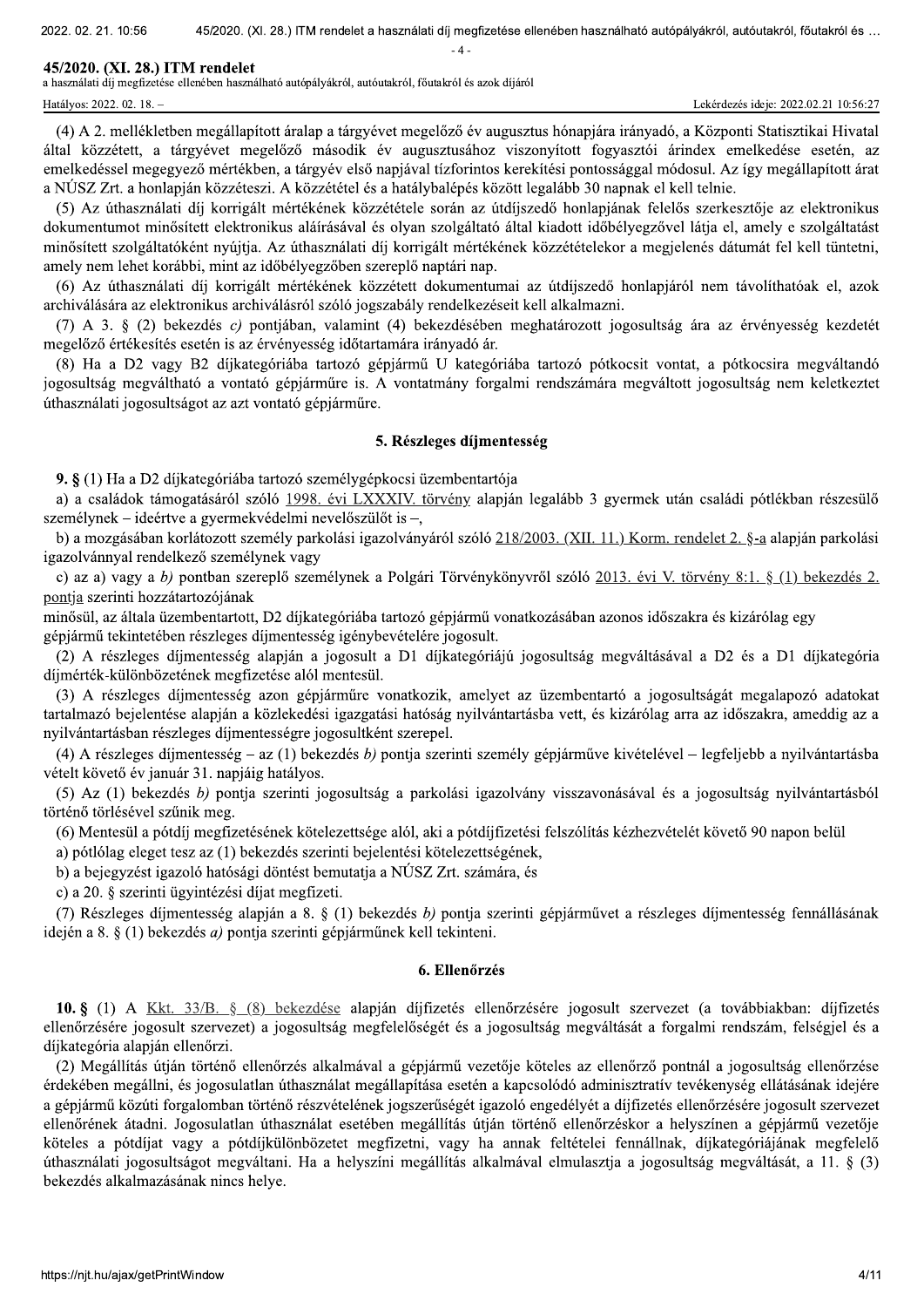$-5$ 

#### 45/2020. (XI. 28.) ITM rendelet

Hatályos: 2022. 02. 18. -

a használati díj megfizetése ellenében használható autópályákról, autóutakról, főutakról és azok díjáról

Lekérdezés ideje: 2022.02.21 10:56:27

(3) Az úthasználati jogosultság fennállása az 1. melléklet szerinti díjköteles útszakaszok bármely pontján és csomópontiain is ellenőrizhető.

(4) A NÚSZ Zrt. díjmentesen felvilágosítást ad a forgalmi rendszámhoz tartozó gépjárműre megváltott, érvényes úthasználati jogosultság fennállásának idejéről és területi hatályáról.

11.  $\S$  (1) Ha a gépiármű az ellenőrzéskor nem rendelkezik érvényes jogosultsággal – a (2) és a (3) bekezdésben foglalt kivétellel -, jogosulatlan úthasználat miatt a díjfizetésre kötelezett a gépjármű kategóriájának megfelelő pótdíjat fizet.

(2) Nincs helye pótdíj kiszabásának a NÚSZ Zrt. központi rendszerének a NÚSZ Zrt. honlapján közzétett üzemszünete alatt és az azt követő 60 percen belül végzett ellenőrzés alapján.

(3) Nincs helye pótdíj kiszabásának a gépjárműre az e rendelet szerint megfelelően megváltott jogosultság érvényességi idejének kezdetét megelőző 60 percen belül végzett ellenőrzés alapján.

(4) Pótdíj forgalmi rendszámonként és naptári naponként legfeljebb egy alkalommal szabható ki. Egyszer kell kiszabni a jogosulatlan úthasználat miatt megállapított pótdíjat több egymást követő jogosulatlan úthasználat észlelése esetén is, ha az első és az utolsó – nem egyazon naptári napon történt – észlelés között nem telt el 60 percnél több idő, és sem az első észlelés, sem pedig az utolsó észlelés napján nem állapított meg további jogosulatlan úthasználatot a díjfizetés ellenőrzésére jogosult szervezet.

(5) Az ellenőrzés eredményeként a pótdíjfizetési kötelezettség megállapítása céljából a díjfizetés ellenőrzésére jogosult szervezet a kötelezett és a gépjármű adatait

a) a személy és a gépiármű azonosításra alkalmas okmányai vagy közhiteles nyilvántartásból származó adatszolgáltatás,

b) külföldi rendszámmal rendelkező gépiárművek esetében – ha arra másként nincs mód –

közreműködő útján állapítja meg.

(6) A pótdíj utólagos megfizetésére a gépjármű – magyar forgalmi rendszámmal rendelkező gépjármű esetében a közúti közlekedési nyilvántartási szervezet nyilvántartása szerint a jogosulatlan úthasználat időpontjában nyilvántartott – nem tulajdonos üzembentartója, ennek hiányában a gépjármű tulajdonosa (a továbbiakban együtt: üzembentartó) köteles. Járműszerelvény esetén, ha a vontatmány az U díjkategóriába tartozik, és a díjfizetés ellenőrzésére jogosult szervezet a vontatmány tekintetében jogosulatlan úthasználatot állapít meg, a pótdíj a járműszerelvény tekintetében áll fenn, amelynek megfizetésére a vontató gépiármű üzembentartója köteles.

(7) A pótdíjat a NÚSZ Zrt. szedi be, amelynek során a NÚSZ Zrt. vagy az általa igénybe vett közreműködő jogosult a pótdíj behajtásával kapcsolatban felmerülő igazolt költségét is érvényesíteni.

12. § (1) A Kkt. 33/B. § (5) bekezdése szerinti, tértivevényes könyvelt küldeményként postára adott pótdíjfizetési felszólítást – az ellenkező bizonvításig – a kézbesítés megkísérlésének napján kézbesítettnek kell tekinteni, ha a címzett az átvételt megtagadta. Ha a kézbesítés azért volt sikertelen, mert a küldemény a címzett lakcíméről, tartózkodási helyéről, szálláshelyéről, illetve székhelyéről a NÚSZ Zrt.-hez "nem kereste", "a címzett ismeretlen helyre költözött" vagy "elköltözött" jelzéssel érkezett vissza, az iratot az ellenkező bizonyításig a postai felvétel napjától számított huszadik napon kézbesítettnek kell tekinteni. A NÚSZ Zrt. a kézbesítési vélelem beállásáról a címzettet az arról való tudomásszerzést követő nyolc munkanapon belül – egyszerű postai küldeményben – értesíti, és egyben tájékoztatja a címzettet a kézbesítési vélelemmel szembeni kifogás szabályairól.

(2) A kapcsolattartás módiáról és a kézbesítés rendiéről a NÚSZ Zrt. és a pótdíj fizetésére kötelezett az (1) bekezdésben foglaltaktól eltérően is megállapodhat.

(3) A címzett a kézbesítési vélelem beálltáról történő tudomásszerzés napjától számított 15 napon belül, de legkésőbb a kézbesítési vélelem beálltát követő 150 napon belül kifogást terjeszthet elő a NÚSZ Zrt.-nél. Ha a kifogásban a címzett hitelt érdemlően igazolja, hogy a megküldött küldeményt önhibáján kívül nem tudta átvenni a címzés helyén, számára a 3. melléklet szerinti alap pótdíj megfizetésére 60 napos póthatáridőt kell megállapítani. Ennek postai úton történő közlése esetén az (1) bekezdésben foglaltak az irányadóak.

(4) E rendelet eltérő rendelkezése hiányában a pótdíj a kiszabásáról történő tudomásszerzéstől, legfeljebb azonban az (1) bekezdés szerinti felszólításnak a kézbesítésétől esedékes. A pótdíi mértékének alapiát a 3. melléklet tartalmazza.

13. § (1) Ha egy gépjármű az ellenőrzésekor a gépjárműre egyébként irányadó díjkategóriához képest alacsonyabb díjkategóriába tartozó jogosultsággal rendelkezik, az üzembentartónak pótdíjkülönbözetet kell fizetnie. A pótdíjkülönbözet mértékének alapját a 3. melléklet tartalmazza. Ha egy gépjármű az ellenőrzésekor a gépjárműre egyébként irányadó díjkategóriához képest magasabb díjkategóriába tartozó jogosultsággal rendelkezik, úgy nem kell pótdíjat fizetni.

(2) A pótdíj és a pótdíjkülönbözet mértékét a (3) bekezdésben foglaltak alapján kell meghatározni.

(3) A 3. mellékletben megállapított áralap a tárgyévet megelőző év augusztus hónapjára irányadó, a Központi Statisztikai Hivatal által közzétett, a tárgyévet megelőző második év augusztusához viszonyított fogyasztói árindex emelkedése esetén, az emelkedéssel megegyező mértékben, a tárgyév első napjával tízforintos kerekítési pontossággal módosul. A pótdíj és a pótdíjkülönbözet így megállapított mértékét a NÚSZ Zrt. a honlapján közzéteszi. A közzététel és a hatálybalépés között legalább 30 napnak el kell telnie.

(4) A 8, § (5)–(6) bekezdését a pótdíj és a pótdíjkülönbözet mértékének közzétételekor is megfelelően alkalmazni kell.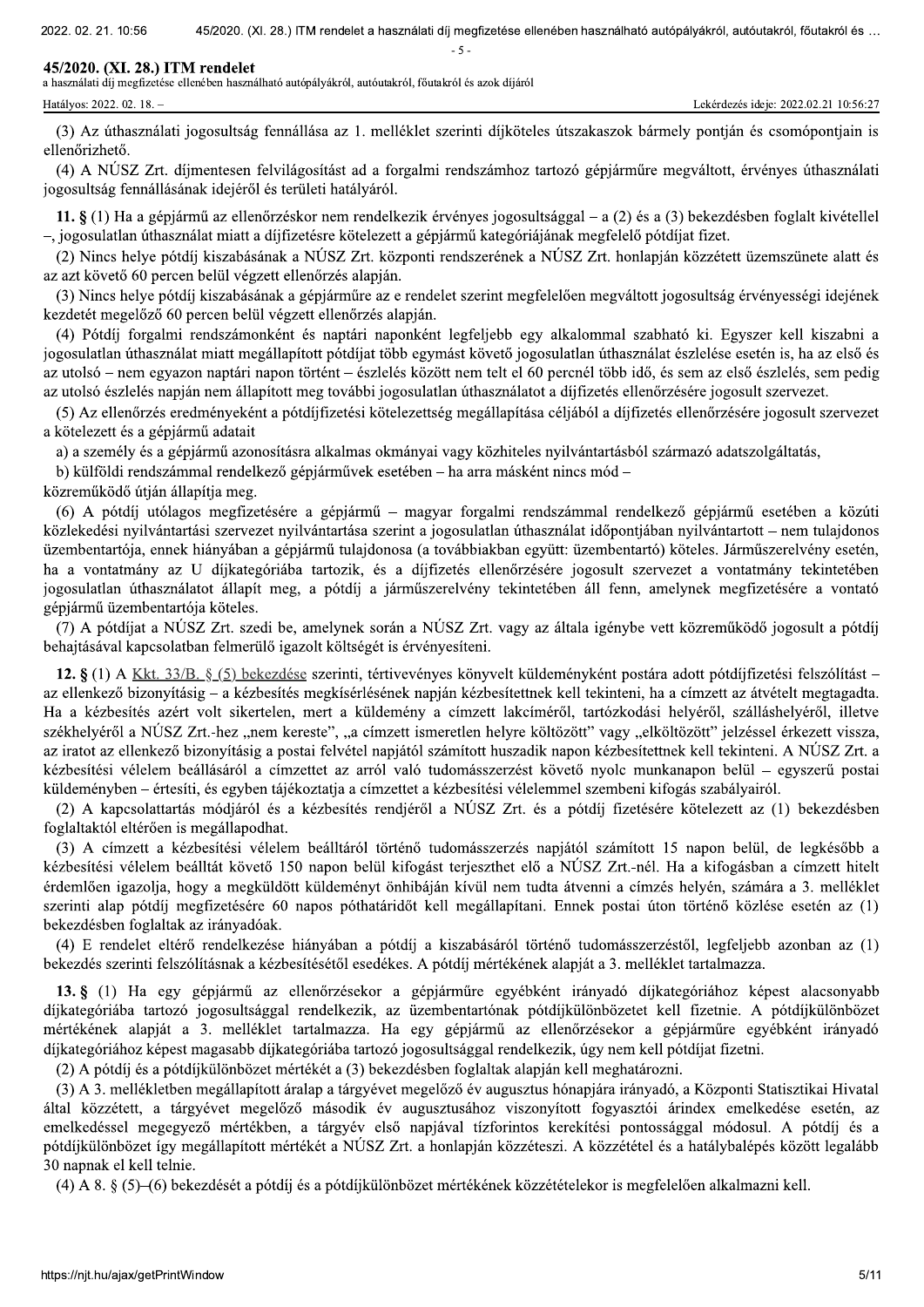2022, 02, 21, 10,  $-36$  45/2020.  $-6$ 

**45/2020. (XI. 28.) ITM rendelet**<br>a használati díj megfizetése ellenében használható autópályákról, autóutakról, főutakról és azok díjáról Hatályos: 2022. 02. 18. – **Lekérdezés ideje: 2022.02.21 10:56:27** 

. (XI. 28.) ITM rendelet a használati díj megfizetése ellenében használható autópályákról, autóutakról, főutakról és ...<br>- 6 -<br>- f - Etta:<br>jármű vonatkozásában – a 11. § (4) bekezdésére is figyelemmel – többször kerül megá 14.  $\S$ (1) Ha ugyanazon gépjármű vonatkozásában – a 11.  $\S$ (4) bekezdésére is figyelemmel – többször kerül megállapításra a jogosulatlan úthasználat ugyanazon üzembentartó terhére, a jogosulatlan úthasználat miatt megküldött, a kérelem alapjául szolgáló első pótdíjas esetre vonatkozó pótdíjfizetési felszólítás kézbesítésének napjától számított 75 napon belül az üzembentartó kérheti az első pótdíjfizetési felszólítás kézbesítéséig keletkezett pótdíjfizetési kötelezettség maximalizálását választása szerint két, a gépjárműre irányadó és kiszabott alap pótdíj vagy különbözeti pótdíj összegére.

(2) A kérelmet a NÚSZ Zrt. vagy – a NÚSZ Zrt.-vel kötött szerződés alapján – közreműködő partnere (a továbbiakban: közreműködő partner) 30 napon belül megvizsgálja. A NÚSZ Zrt. vagy a közreműködő partnere a kérelmet akkor utasíthatja el, ha az nem felel meg az (1) bekezdés előírásainak. A NÚSZ Zrt. vagy a közreműködő partnere erről értesítést küld a kérelmező számára.

(3) A maximált összegű pótdíj befizetési határideje az értesítés kézbesítését követő 30 nap. Határidőben történő befizetés esetén a maximalizálással érintett pótdíjkövetelések a maximált összegen felüli részben megszűnnek. A határidő elmulasztása esetén úgy kell eljárni, mintha a kérelmet nem terjesztették volna elő.

(4) A kérelem alapján hozott döntés nem érinti a jelen bekezdésben meghatározott időszak előtt keletkezett követelések jogalapját. Az ügyfél által előterjesztett kérelemtől a NÚSZ Zrt. az ügyfél javára egyoldalúan eltérhet.

15. § (1) Ha ugyanazon gépjármű vonatkozásában – a 11. § (4) bekezdésére is figyelemmel – többször kerül megállapításra pótdíj a jogosulatlan úthasználat ugyanazon üzembentartó, ugyanazon gépjárműve vonatkozásában, az üzembentartó kérelmet terjeszthető elő a kérelem előterjesztésének napján, és az azt megelőző 180 napon belül észlelt jogosulatlan úthasználat miatt kiszabott pótdíj jelen bekezdés szerinti kedvezményes megfizetésére.

(2) Az (1) bekezdés szerinti kedvezményes pótdíj mértéke a gépjárműre irányadó és kiszabott alap pótdíj hatszorosa.

(3) A kérelmet a NÚSZ Zrt. vagy a közreműködő partnere 30 napon belül megvizsgálja. A NÚSZ Zrt. vagy a közreműködő partnere a kérelmet akkor utasíthatja el, ha az nem felel meg az (1) bekezdés előírásainak. A NÚSZ Zrt. vagy a közreműködő partnere erről értesítést küld a kérelmező számára.

(4) A maximált összegű pótdíj befizetési határideje a döntés kézbesítését követő 30 nap. A tárgyidőszakra vonatkozóan az egyéb pótdíjkövetelések a kedvezményes pótdíj határidőben történő megfizetésével megfizetettnek tekintendőek.

(5) A kérelem alapján hozott döntés nem érinti az ebben a bekezdésben meghatározott időszak előtt keletkezett követelések jogalapját. Az e bekezdés szerinti rendelkezések nem érintik a NÚSZ Zrt. vagy az általa bevont közreműködő partner megtérítési igényét az igényérvényesítése kapcsán felmerült igazolt költségei megtérítésére.

16. § (1) Ha a gépjármű üzembentartója a jogosulatlan úthasználat miatt megküldött pótdíjfizetési felszólítás kézbesítésének napjától számított 75 napon belül a NÚSZ Zrt.-nek igazolja a 3. § (2) bekezdés c) pontja szerinti jogosultság megfizetésének tényét, és kezdeményezi az érvényességi idő e bekezdés szerinti megállapítását, e jogosulatlan úthasználat és a 3,  $\S$  (2) bekezdés c) pontja szerinti jogosultság megfizetése közt keletkezett jogosulatlan úthasználat miatt kiszabott, korábban meg nem fizetett pótdíj a gépjármű tekintetében megfizetettnek tekintendő. A jelen bekezdés szerint megállapított érvényességi időben a jogosultsággal rendelkező gépjárművet úgy kell tekinteni, hogy ezen időszakban jogosultsággal rendelkezett. E bekezdés alkalmazása során nem vehetők figyelembe a 18. § (1) és (2) bekezdése szerint átírt jogosultságok, valamint az e bekezdés szerinti jogosultság tekintetében a 18. § (1) és (2) bekezdése nem alkalmazható.

(2) A NÚSZ Zrt. a pótdíjfizetésre kötelezett kérelmére részletfizetést engedélyezhet. A pótdíj megfizetésére kötelezett fizetési késedelme a részletfizetés kedvezményének fenntartását kizárja, és a tartozást egy összegben esedékessé teszi, azzal, hogy kamat ebben az esetben sem követelhető.

(3) A pótdíjtartozás érvényesítésére irányuló eljárás csak az ellen a kötelezett ellen indítható, akivel szemben legalább egy, 180 napnál régebben lejárt követelés áll fenn. E bekezdés rendelkezéseit nem kell alkalmazni abban az esetben, ha az eljárás megindításának késedelme az igény érvényesítését kizárná, vagy aránytalanul megnehezítené.

17. §  $(1)$  A 11–16. §-ban meghatározott határidők nyugszanak, ha

a) a pótdíj kiszabására alapot adó esemény során használt gépjármű üzembentartója rendőrségi feljelentéssel igazolja, hogy a jogosulatlan úthasználat időpontját megelőzően gépjárműve vagy annak hatósági jelzése jogellenesen került ki a birtokából,

b) a pótdíj kiszabására alapot adó esemény során használt gépjármű üzembentartója a közlekedési hatóság által kiállított hatósági bizonyítvánnyal igazolja, hogy a jogosulatlan úthasználat időpontját megelőzően gépjárművének hatósági jelzése jogellenesen került ki a birtokából, vagy

c) a pótdíj kiszabására alapot adó esemény során feltételezetten használt gépjármű üzembentartója a pótdíjfizetési felszólítás kézhezvételét követően a gépjármű egyedi azonosító jelével történő visszaélés gyanúja miatt rendőrségi feljelentést tett.

(2) Nincs helye a pótdíj kiszabásának, ha az érintett gépjármű üzembentartója igazolja, hogy

a) a pótdíj kiszabására alapot adó esemény során használt gépjármű vagy annak hatósági jelzése a jogosulatlan úthasználat időpontját megelőzően jogellenesen került ki a birtokából, vagy

b) a pótdíj kiszabás<br>https://njt.hu/ajax/getPrin b) a pótdíj kiszabására alapot adó esemény során feltételezetten használt gépjármű egyedi azonosító jelével visszaéltek.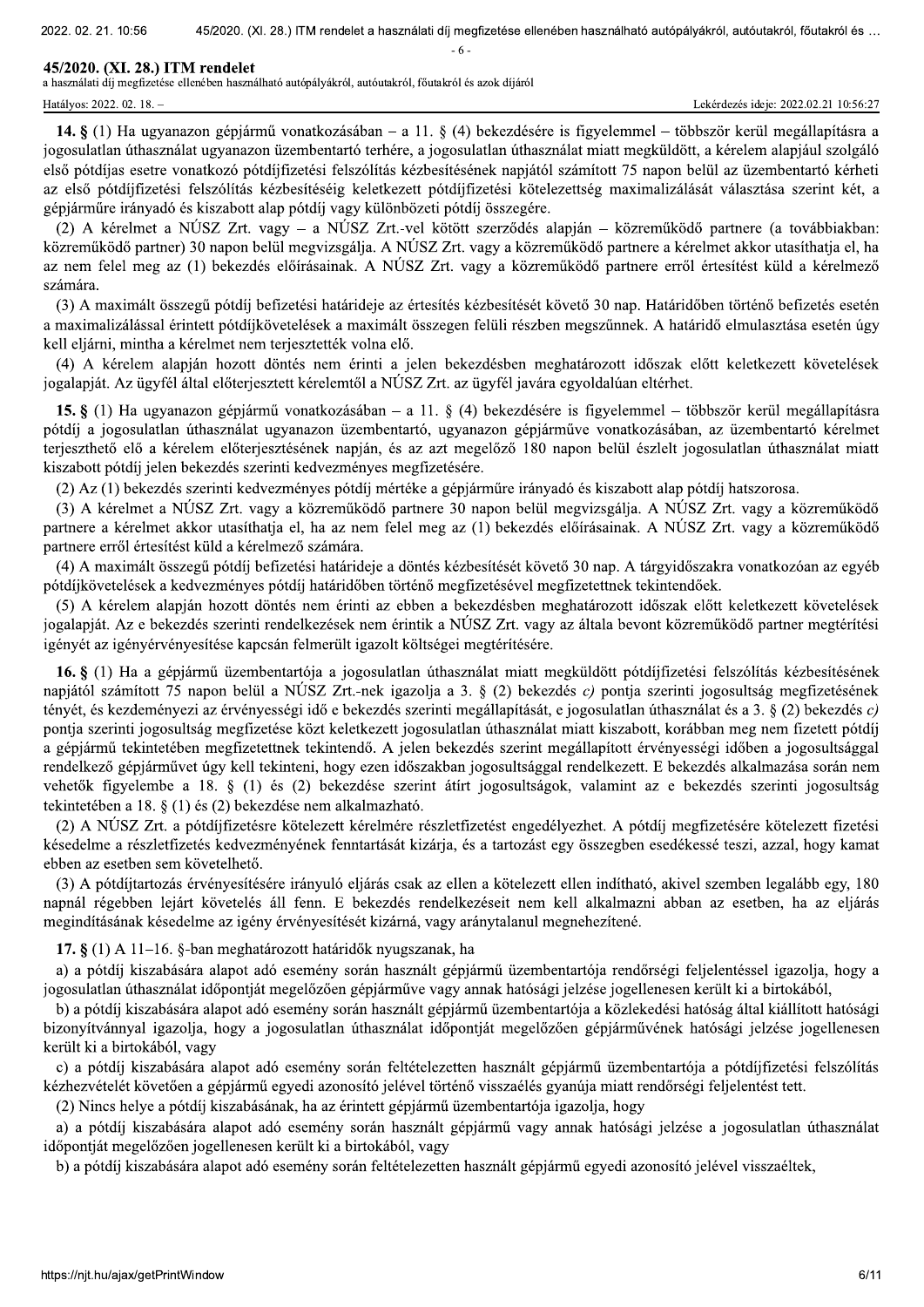2022, 02, 21, 10,  $-36$  45/2020.

 $-7$ 

**45/2020. (XI. 28.) ITM rendelet**<br>a használati díj megfizetése ellenében használható autópályákról, autóutakról, főutakról és azok díjáról

. (XI. 28.) ITM rendelet a használati díj megfizetése ellenében használható autópályákról, autóutakról, főutakról és ...<br>- 7 -<br>Intimetics azok díjáról<br>Inténetics azok díjáról<br>Inténetics azok díjáról<br>Inténetics azok jogerőr és az eljárást lefolytató hatóság végleges döntését vagy ezek másolatát azok jogerőre emelkedését követő 15 napon belül bemutatja a NÚSZ Zrt.-nek.

(3) Amennyiben a (2) bekezdésben foglaltak nem vagy nem határidőben teliesülnek, úgy a pótdíi mértéke a 60 napon túli pótdíi mértékével egyezik meg.

(4) Amennyiben a (2) bekezdésben foglaltak szerint nincs helye a pótdíj kiszabásának a jármű üzembentartója terhére, és ismertté válik annak a személye, aki a pótdíj kiszabásának alapjául szolgáló cselekmény idején a gépjárművet vezette, a pótdíj vele szemben kerül megállapításra az általános szabályok alkalmazásával. Amennyiben a gépjármű vezetőjének személye nem állapítható meg, de a (2) bekezdésben foglalt kimentő körülmények alapjául szolgáló cselekmény elkövetésében közreműködők személye megállapítható, úgy valamennyi közreműködő egyetemleges helytállási kötelezettséggel tartozik a pótdíj tekintetében.

#### 7. A jogosultság módosítása, az ellenőrző szelvény vagy a nyugtázó értesítés pótlása

18. § (1) Ha a gépiármű tulajdoniogát a tulajdonosa év közben átruházza, vagy az annak használatát lehetővé tévő jogviszony megszűnik, a 20. § szerinti ügyintézési díj ellenében kérhető a jogosultság érvényesítése más, azonos díjkategóriába vagy azonos árú díjkategóriába tartozó gépjárműre (a továbbiakban: átírás). Az átírásból eredő forgalmirendszám-változás átvezetéséhez

a) a NÚSZ Zrt. részére le kell adni a vásárláskor kapott ellenőrző szelvényt, vagy be kell mutatni a nyugtázó értesítést,

b) be kell mutatni az új jogosultsággal rendelkező gépjármű forgalmi engedélyét annak igazolására, hogy a gépjármű díjkategóriája megegyezik a korábbi jogosultsággal rendelkező gépjármű díjkategóriájával, és

c) be kell mutatni a korábbi jogosultsággal rendelkező gépjármű eladását igazoló, a közlekedési igazgatási hatóság által érkeztetett okiratot vagy a gépjárműhasználatot lehetővé tévő más jogviszony megszűnését igazoló okiratot, amely igazolja, hogy a gépjárműhasználatot lehetővé tévő jogviszony megszűnt.

(2) Az (1) bekezdésben foglaltakon túl is átírható a jogosultság, ha a kérelmező hitelt érdemlően igazolja, hogy az átírásban érintett mindkét gépjármű vonatkozásában egyidejűleg jogosult nyilatkozatot tenni, a jogosultság megyáltását igazoló ellenőrző szelvényt vagy a jogosultság elektronikus értékesítési csatornán történő megváltását nyugtázó értesítést bemutatja, és megfizeti a 20. § szerinti ügyintézési díjat. Az átírás a heti jogosultság esetén az érvényesség kezdete előtt végezhető el.

(3) Ha az (1) vagy a (2) bekezdés szerinti két gépjármű nem esik azonos díjkategóriába, az átírás a díjkategória-különbözet megfizetésével lehetséges, azzal, hogy a különbözetet az érvényesség teljes időtartamára kell megfizetni.

(4) A forgalmi rendszám cseréje esetében a 20. § szerinti ügyintézési díj ellenében a jogosultságot kérelemre a NÚSZ Zrt. átírja az új forgalmi rendszámra. Az eljárásra az (1) bekezdésben foglaltak megfelelően irányadók, azzal, hogy a kérelmezőnek a csere tényét is igazolnia kell. Ha a forgalmi rendszám általános, a tulajdonos vagy a nyilvántartásba vétel országára tekintet nélküli cseréjét jogszabály írja elő, úgy a jogosultság átírása díjmentes.

(5) Ha a gépiárművet ellopták vagy gazdasági totálkár érte, a rendőrség vagy a biztosító erről szóló igazolásának bemutatása esetén a NÚSZ Zrt. vagy a NÚSZ Zrt. által bevont közreműködő partner ügyfélszolgálati irodájában a 20. § szerinti ügyintézési díj ellenében kérhető a jogosultság átvezetése más, azonos díjkategóriába vagy azonos árú díjkategóriába tartozó gépjárműre az eredeti jogosultság érvényességi idejével megegyező időszakra. Az eljárásra az (1) bekezdésben foglaltak megfelelően irányadók, azzal, hogy a kérelmezőnek a lopás vagy gazdasági totálkár tényét is igazolnia kell. Az eljárás lefolytatásának nem akadálya, ha az eredeti ellenőrző szelvény megsemmisült vagy elveszett.

(6) Nem megfelelő díjkategória-megállapítás esetén, a jogosultság érvényességi időtartamán belül a 20. § szerinti ügyintézési díj ellenében a díjkategória – díjkülönbözet megfizetése vagy visszaigénylése esetén – módosítható. Az eljárás során a helyes díjkategória megállapítása érdekében be kell mutatni a jogosultság megvásárlását igazoló ellenőrző szelvényt vagy a nyugtázó értesítést, valamint a gépjármű forgalmi engedélyét. Az újonnan kiadásra kerülő, a megfelelő díjkategóriájú jogosultsághoz regisztrált forgalmi rendszámnak meg kell egyeznie a korábbi jogosultsághoz regisztrált forgalmi engedély által igazolt forgalmi rendszámmal. A pótdíj kiszabását követő díjkategória-helyesbítés nem mentesít az előzetesen kiszabott pótdíj vagy pótdíjkülönbözet megfizetésének kötelezettsége alól.

(7) Téves forgalmi rendszám feltüntetése esetén – legfeljebb 3 karakter eltérésig – a jogosultság vásárlásától kezdődően, a téves forgalmi rendszám miatt kapott pótdíjfizetési felszólítás kézhezvételét követő 60 napon belül a forgalmi rendszám megfelelő módosításával a helyes forgalmi rendszám rögzíthető. Az eljárás során be kell mutatni a gépjármű forgalmi engedélyét, a jogosultság megvásárlását igazoló ellenőrző szelvényt vagy a nyugtázó értesítést. A helyesbítés díja a 20. §-ban meghatározott ügyintézési díj. Ebben az esetben a jogosultság a módosított forgalmi rendszámra érvényes a teljes érvényességi időn belül. A "0" és az "O" karakterek, illetve az "l" és "I" karakterek felcseréléséből adódó karaktertévesztés átírása során ügyintézési díj nem kerül felszámításra.

szervenyt vagy a nyu<br>a jogosultság a módo<br>https://njt.hu/ajax/getPrin (8) Téves felségjel feltüntetése miatt kiküldött pótdíjfizetési felszólítás kézhezvételét követő 60 napon belül a felségjel módosítható. Az eljárás során be kell mutatni a gépjármű forgalmi engedélyét és a jogosultság megyásárlását igazoló ellenőrző szelvényt vagy a nyugtázó értesítést. A módosításért a 20. §-ban meghatározott ügyintézési díjat kell megfizetni. Ebben az esetben a jogosultság a módosított felségjellel érvényes a teljes érvényességi időn belül.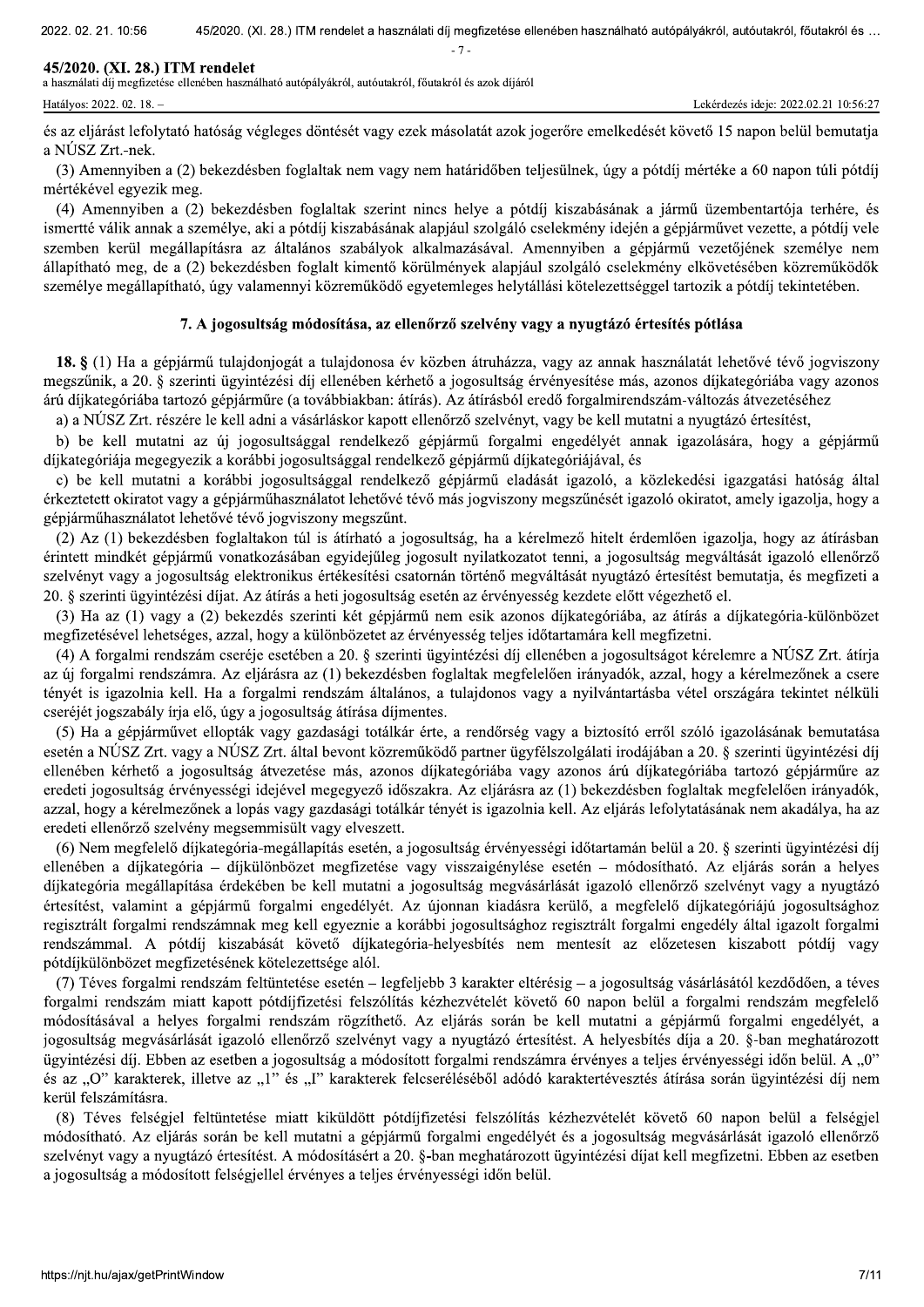2022, 02, 21, 10,  $-36$  45/2020.

 $-8$ .

**45/2020. (XI. 28.) ITM rendelet**<br>a használati díj megfizetése ellenében használható autópályákról, autóutakról, főutakról és azok díjáról Hatályos: 2022. 02. 18. − Lekérdezés ideje: 2022.02.21 10:56:27

. (XI. 28.) ITM rendelet a használati díj megfizetése ellenében használható autópályákról, autóutakról, főutakról és ...<br>- 8 -<br>- 8 -<br>- Expailható autópályákról, autóutakról, főutakról és azok díjáról<br>- Lekérdezés ideje: 20 19. § (1) Ha a jogosultság megváltását jgazoló ellenőrző szelvény vásárlói példánya vagy a nyugtázó értesítés megrongálódott, megsemmisült vagy elveszett, a 20. § szerinti ügyintézési díj ellenében az értékesítő ügyfélszolgálati irodájában a gépjármű forgalmi engedélvének bemutatásával kérhető a jogosultság fennállásának igazolása.

(2) Ha ugyanarra a gépjárműre részben vagy egészben azonos időszakra több jogosultságot váltottak meg, a 20. §-ban meghatározott ügyintézési díj ellenében kérhető a felesleges jogosultság visszaváltása. Ha a jogosultságok kezdő időpontja vagy időtartama nem egyezik meg, visszaváltásnak csak abban az esetben van helye, ha a későbbi kezdő időpontú jogosultsági időszak még nem kezdődött el, vagy ha már elkezdődött, az eltelt időszakban a másik jogosultság teljes időtartamban fennállt. Megyei jogosultság visszaváltására akkor van lehetőség, ha ugyanazon gépjármű és ugyanazon megye vonatkozásában történt többszöri megváltás.

(3) Az úthasználati jogosultság visszavásárlása a 20. §-ban foglalt ügyintézési díj megfizetése ellenében kérhető a jogosultság érvényességi időszakát megelőzően, amelyhez be kell mutatni a gépjármű forgalmi engedélyét, le kell adni a vásárláskor kapott ellenőrző szelvényt, vagy be kell mutatni a nyugtázó értesítést. Amennyiben az érvényességi idő már elkezdődött, a visszavásárlásra akkor van lehetőség, ha az adott gépjárműre előbb megvásárolják az érvényességi idő kezdete és a visszavásárlás időpontja közötti időszakot lefedő rövidebb idejű jogosultságot.

(4) Nincs helve az (1)–(3) bekezdés szerinti szolgáltatás nyújtásának, ha a kérelmező a kérelme előterjesztésével egy időben vagy legkésőbb a NÚSZ Zrt. felhívásától számított 90 napon belül nem nyújtja be hiánytalanul valamennyi, a szolgáltatás igénybevételéhez szükséges iratot.

20. § (1) Az e rendeletben szabályozott szolgáltatások általános forgalmi adót tartalmazó ügyintézési díja 1470 forint.

(2) Ha azonos alkalommal az ügyintézés ugyanazon gépiármű vonatkozásában történik, és több, a gépiárműre megyáltott jogosultságot érint, a ügyintézési díjat kérelmenként csak egyszer kell megfizetni.

#### 8. Záró rendelkezések

**21.** § (1) Ez a rendelet – a (2) bekezdésben foglalt kivétellel – a kihirdetését követő 3. napon lép hatályba.

(2) A 12.  $\S$ , a 24.  $\S$  és a 4. melléklet 2021. január 1-jén lép hatályba.

22. § (1) E rendelet rendelkezéseit – a (2)–(4) bekezdésben foglalt kivétellel – a hatálybalépésekor fennálló úthasználati  $jogosultsággal és jogosulatlan úthasználattal összefüggő jogviszonyokra is alkalmazni kell.$ 

(2) A 8. § (3)–(6) bekezdését első alkalommal a 2021. évre megváltott úthasználati jogosultság árának megállapítása során kell alkalmazni. A 2020. évre vonatkozó úthasználati jogosultság ára a 2. melléklet szerinti áralap.

 $(3)$  A 13,  $\S$   $(2)$ – $(4)$  bekezdését első alkalommal a 2021, évre érvényes pótdíj és pótdíjkülönbözet mértékének megállapítása során kell alkalmazni. A 2020. évre vonatkozó pótdíj és pótdíjkülönbözet mértéke a 3. melléklet szerinti pótdíjalap és pótdíjkülönbözetalap.

 $(4)$  A 14, és 15,  $\S$  a 2020, november 1-jét követő jogosulatlan úthasználat esetében alkalmazandó.

 $(5)^1$  A 3. § (4) bekezdése alapján a 2022. évre, Jász-Nagykun-Szolnok Megye díjköteles úthálózatára megváltott megyei jogosultság árát a NÚSZ Zrt. – a vásárló kérelmére – 2022. december 31-ig ügyintézési díj felszámítása nélkül visszatéríti, vagy – a 7. § (4) bekezdésében meghatározott esetben, a vásárló választása szerint – a vásárlóval egyedi megállapodás alapján elszámol.

## 23.  $\&$  Ez a rendelet

1. a nehéz tehergépjárművekre az egyes infrastruktúrák használatáért kivetett díjakról szóló, 1999. június 17-i 1999/62/EK európai parlamenti és tanácsi irányelynek,

2. a nehéz tehergépjárművekre az egyes infrastruktúrák használatáért kivetett díjakról szóló 1999/62/EK irányely módosításáról szóló, 2006. május 17-i 2006/38/EK európai parlamenti és tanácsi irányelynek.

3. a nehéz tehergépjárművekre az egyes infrastruktúrák használatáért kivetett díjakról szóló 1999/62/EK irányelv módosításáról szóló, 2011. szeptember 27-i 2011/76/EU európai parlamenti és tanácsi irányelvnek

való megfelelést szolgálja.

24. $8^2$ 

25. $S^3$ 

1. melléklet a 45/2020. (XI. 28.) ITM rendelethez $4$ 

<sup>&</sup>lt;sup>1</sup> A 22. § (5) bekezdését a <u>6/2022. (II. 17.) ITM rendelet 1. § (1) bekezdése</u> iktatta be.<br><sup>2</sup> a 24. § a <u>2010: CXXX. törvény 12. § (2) bekezdése</u> alapján hatályát vesztette.<br><sup>3</sup> A 25. § a <u>2010: CXXX. törvény 12. § (2)</u>

 $a$  24.  $\frac{9}{3}$  a 2010: CXXX<br>  $3$  A 25.  $\frac{8}{3}$  a 2010: CXXX<br>  $4$  Az 1. melléklet a <u>6/2021</u><br>
https://njt.hu/ajax/getPrin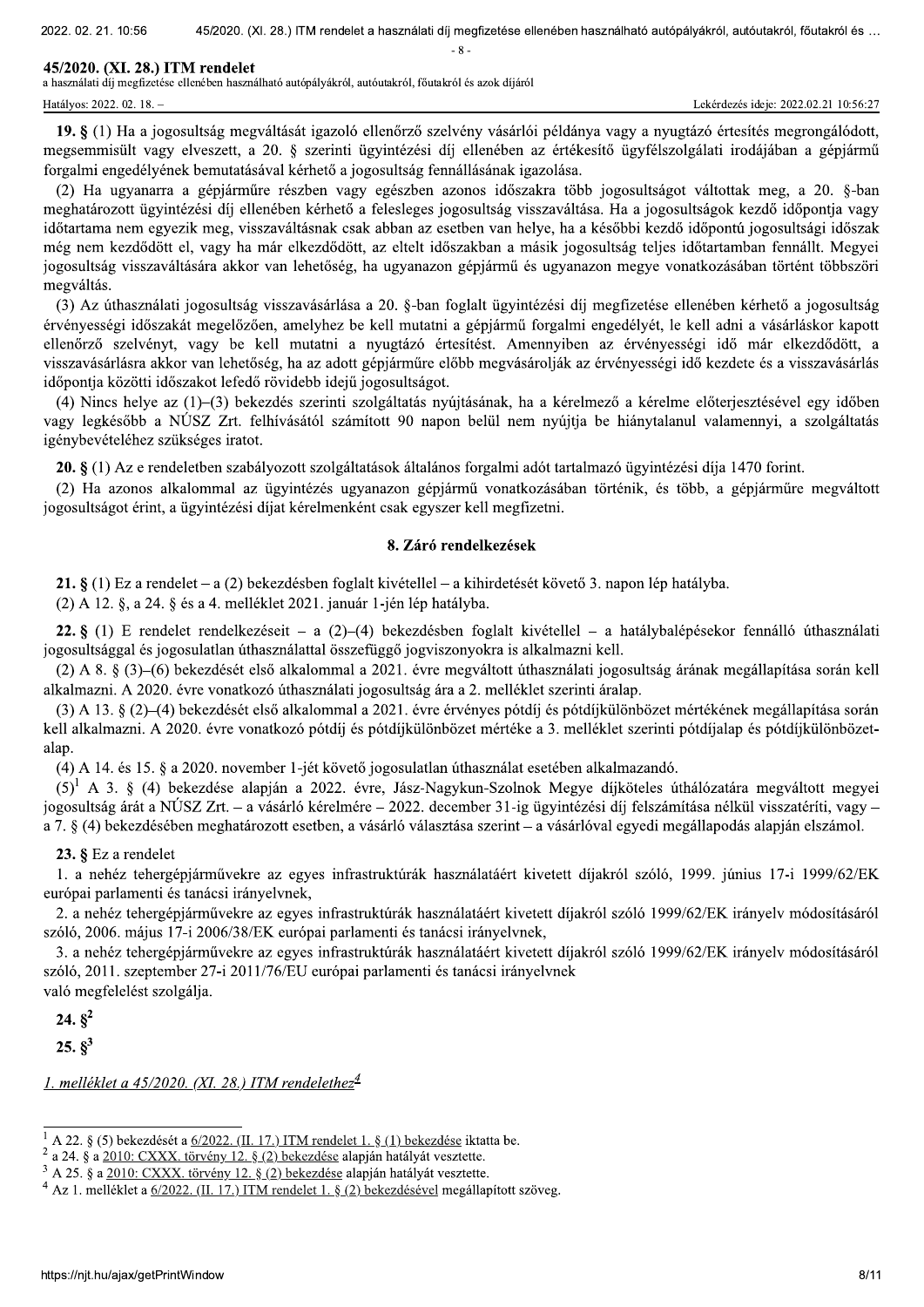$-9-$ 

## 45/2020. (XI. 28.) ITM rendelet

a használati díj megfizetése ellenében használható autópályákról, autóutakról, főutakról és azok díjáról

Hatályos: 2022. 02. 18. -

Lekérdezés ideje: 2022.02.21 10:56:27

A díjfizetés ellenében használható gyorsforgalmi útszakaszok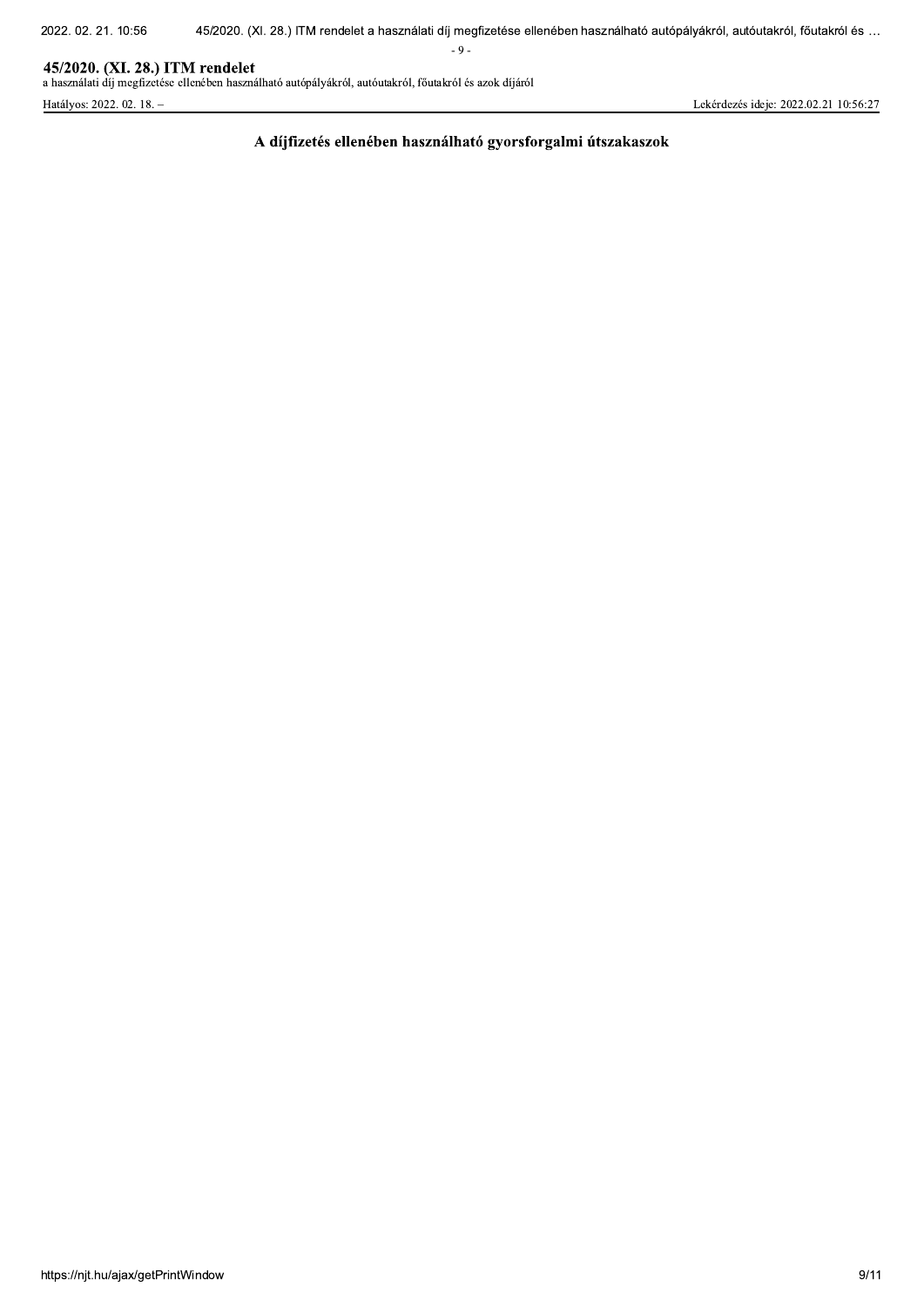$-10-$ 

45/2020. (XI. 28.) ITM rendelet<br>a használati díj megfizetése ellenében használható autópályákról, autóutakról, főutakról és azok díjáról

Hatályos: 2022. 02. 18. -

Lekérdezés ideje: 2022.02.21 10:56:27

|         | A                         | $\bf{B}$       | $\overline{C}$ | $\mathbf D$                       | E                                   | $\mathbf F$  | $\overline{G}$           | H                              |
|---------|---------------------------|----------------|----------------|-----------------------------------|-------------------------------------|--------------|--------------------------|--------------------------------|
|         | Megye                     | Gyors-         |                | Útszakasz kezdete                 |                                     |              |                          | Útszakasz vége                 |
|         | jogosultság               | forgalmi       | Szelvény-      | Csomópont                         | Csomópont                           | Szelvény-    | Csomópont                | Csomópont                      |
|         | megnevezése               | út száma       | szám           | száma                             | neve                                | szám         | száma                    | neve                           |
| 1.      | Bács-Kiskun               | M <sub>5</sub> | $52 + 680$     | 53                                | Örkény csomópont                    | $139 + 300$  | 140                      | Kistelek csomópont             |
| 2.      | Baranya                   | M <sub>6</sub> | $161 + 967$    | 163                               | Bátaszék csomópont                  | 189+867      | 191                      | M6-M60 csomópont               |
| 3.      | Baranya                   | M60            | $0 + 000$      | $\overline{\phantom{0}}$          | M60-M6 csomópont                    | $29 + 174$   | $\overline{30}$          | Pécs nyugat csomópont          |
| 4.      | Borsod-Abaúj-             | M3             | 113+350        | 114                               | Füzesabony csomópont                | $174 + 850$  | 175                      | Polgár csomópont               |
|         | Zemplén                   |                |                |                                   |                                     |              |                          |                                |
| 5.      | Borsod-Abaúj-             | M30            | $1+550$        | $\overline{2}$                    | M30-M3 csomópont                    | $23 + 390$   | 24                       | Miskolc dél csomópont          |
|         | Zemplén                   |                |                |                                   |                                     |              |                          |                                |
| 6.      | Borsod-Abaúj-             | M30            | $32 + 050$     | 33                                | Miskolc észak csomópont             | $88 + 546$   | $\qquad \qquad -$        | Tornyosnémeti, országhatár     |
|         | Zemplén                   |                |                |                                   |                                     |              |                          |                                |
| 7.      | Csongrád-Csanád           | M <sub>5</sub> | $113 + 500$    | 114                               | Kiskunfélegyháza dél                | 173+894      | $\overline{\phantom{0}}$ | Röszke, országhatár            |
| 8.      | Csongrád-Csanád           | M43            | $0 + 800$      | $\overline{\phantom{a}}$          | csomópont<br>Szeged észak csomópont | 57+727       | $\qquad \qquad -$        | Csanádpalota, országhatár      |
| 9.      |                           | M1             | $26+400$       | 27                                | Herceghalom csomópont               | 55+975       | 56                       | Tatabánya-Óváros csomópont     |
|         | Fejér                     |                | $24+000$       | 25                                | Százhalombatta észak                | $97 + 300$   |                          | Paks észak csomópont           |
|         | 10. Fejér                 | M <sub>6</sub> |                |                                   | csomópont                           |              | 98                       |                                |
| 11.     | Fejér                     | M <sub>7</sub> | $23+000$       | 23                                | Pusztazámor csomópont               | $90 + 000$   | 90                       | Balatonvilágos csomópont       |
|         | 12. Győr-Moson-           | M1             | $93 + 580$     | 94                                | Bábolna csomópont                   | $171 + 1406$ | $\equiv$                 | Hegyeshalom, országhatár       |
|         | Sopron                    |                |                |                                   |                                     |              |                          |                                |
|         | 13. Győr-Moson-           | M15            | $0 + 708$      | $\equiv$                          | M15-M1 csomópont                    | $14 + 505$   | $\equiv$                 | Rajka, országhatár             |
|         | Sopron                    |                |                |                                   |                                     |              |                          |                                |
|         | 14. Győr-Moson-           | M19            | $0+000$        |                                   | Győr kelet csomópont                | $9 + 761$    | $\equiv$                 | Győr centrum csomópont         |
|         | Sopron                    |                |                |                                   |                                     |              |                          |                                |
|         | 15. Győr-Moson-           | M85            | $0+000$        | $\equiv$                          | Győr nyugat csomópont               | 88+510       | 89                       | Sopron-észak csomópont         |
|         | Sopron<br>16. Győr-Moson- |                |                |                                   |                                     |              |                          |                                |
|         | Sopron                    | M86            | 115+554        | 116                               | Répcelak csomópont                  | $148 + 481$  | $\equiv$                 | Csorna észak csomópont         |
|         | 17. Hajdú-Bihar           | M <sub>3</sub> | $164 + 250$    | 164                               | Hejőkürt csomópont                  | $220+937$    | 221                      | Nyíregyháza nyugat csomópont   |
|         | 18. Hajdú-Bihar           | M <sub>4</sub> | $211+025$      | 211                               | M4-M35 csomópont                    | $242+031$    | $\equiv$                 | Nagykereki, országhatár        |
| 19.     | Hajdú-Bihar               | M35            | $0 + 550$      | $\overline{\phantom{0}}$          | M35-M3 csomópont                    | $67 + 140$   | 67                       | M35-M4 csomópont               |
| 20.     | Heves                     | M25            | $0 + 000$      | $\hspace{1.0cm} - \hspace{1.0cm}$ | M25-M3 csomópont                    | $18 + 568$   | 19                       | Eger                           |
| 21.     | Heves                     | M <sub>3</sub> | 38+950         | 39                                | Bag csomópont                       | $127 + 750$  | 128                      | Mezőkövesd csomópont           |
| 22.     | Komárom-                  | M1             | 47+975         | 48                                | Szárliget csomópont                 | $111+692$    | 112                      | M1-M19 csomópont               |
|         | Esztergom                 |                |                |                                   |                                     |              |                          |                                |
|         | 23. Komárom-              | M19            | $0+000$        |                                   | Győr kelet csomópont                | $5 + 381$    | 5                        | Győrszentiván csomópont        |
|         | Esztergom                 |                |                |                                   |                                     |              |                          |                                |
| 24.     | Pest                      | M <sub>0</sub> | 30+779         | 31                                | M0-M5 csomópont                     | $41 + 155$   | 42                       | M0-M4 csomópont                |
|         | 25. Pest                  | M <sub>0</sub> | $68 + 193$     | 69                                | M0-M3 csomópont                     | 74+050       | 75                       | Dunakeszi centrum csomópont    |
|         | 26. Pest                  | MI             | $7 + 680$      | $\overline{\phantom{0}}$          | Budapest, városhatár                | 38+625       | 39                       | Bicske csomopont               |
|         | 27. Pest                  | M <sub>2</sub> | $17 + 300$     | $\overline{17}$                   | M2-M0 csomópont                     | 47+477       | $\overline{\phantom{m}}$ | Vác észak csomópont            |
|         | 28. Pest                  | M <sub>3</sub> | $10 + 121$     | 11                                | Budapest, Szentmihályi út           | 54+540       | 55                       | Hatvan csomópont               |
|         |                           |                |                |                                   | csomópont                           |              |                          |                                |
|         | 29. Pest                  | M4             | $20 + 518$     | $\overline{21}$                   | <b>Budapest Liszt Ferenc</b>        | $88 + 867$   | 89                       | Abony-észak csomópont          |
|         |                           |                |                |                                   | Nemzetközi Repülőtér<br>csomópont   |              |                          |                                |
|         | 30. Pest                  | M5             | $13+000$       | 13                                | Budapest, Szentlőrinci út           | $67 + 260$   | 67                       | Lajosmizse csomópont           |
|         |                           |                |                |                                   | csomópont                           |              |                          |                                |
|         | 31. Pest                  | M51            | $25 + 300$     | $\qquad \qquad -$                 | M51-M0 csomópont                    | 28+607       | $\equiv$                 | M51-M5 csomópont               |
|         | 32. Pest                  | M <sub>6</sub> | $14 + 000$     | 15                                | Budapest, Barackos út               | $33 + 500$   | 34                       | Ráckeresztúr csomópont         |
|         |                           |                |                |                                   | csomópont                           |              |                          |                                |
|         | 33. Pest                  | M7             | $7 + 680$      | $\equiv$                          | Budapest, városhatár                | $30+000$     | 30                       | Martonvásár csomópont          |
|         | 34. Somogy                | M7             | $90 + 000$     | 90                                | Balatonvilágos csomópont            | $190 + 200$  | 191                      | Zalakomár csomópont            |
|         |                           |                |                |                                   |                                     |              |                          |                                |
|         | 35. Somogy                | M76            | $0 + 000$      |                                   | Hollád csomópont                    | $4 + 447$    | 4                        | Balatonszentgyörgy csomópont   |
|         | 36. Szabolcs-             | M <sub>3</sub> | $203 + 000$    | 203                               | Hajdúnánás csomópont                | 279+823      | 280                      | Vásárosnamény csomópont        |
|         | Szatmár-Bereg             |                |                |                                   |                                     |              |                          |                                |
|         | 37. Tolna                 | M <sub>6</sub> | 74+750         | 75                                | Dunaújváros dél<br>csomópont        | $172 + 552$  | 173                      | Pécsvárad csomópont            |
| 38. Vas |                           | M86            | $80 + 950$     | $\overline{81}$                   | Szombathely csomópont               | $123 + 582$  | 124                      | Beled csomópont                |
| 39.     | Veszprém                  | M <sub>7</sub> | $80 + 000$     | 80                                | Polgárdi csomópont                  | 97+500       | 98                       | Siófok kelet csomópont         |
| 40.     | Zala                      | M7             | 182+805        | 183                               | Sávoly csomópont                    | 234+264      | $\overline{\phantom{0}}$ | Letenye, országhatár           |
|         | 41. Zala                  | M70            | $0 + 200$      | $\equiv$                          | M70-M7 csomópont                    | $21 + 264$   | $\equiv$                 | Tornyiszentmiklós, országhatár |
|         |                           |                |                |                                   |                                     |              |                          |                                |